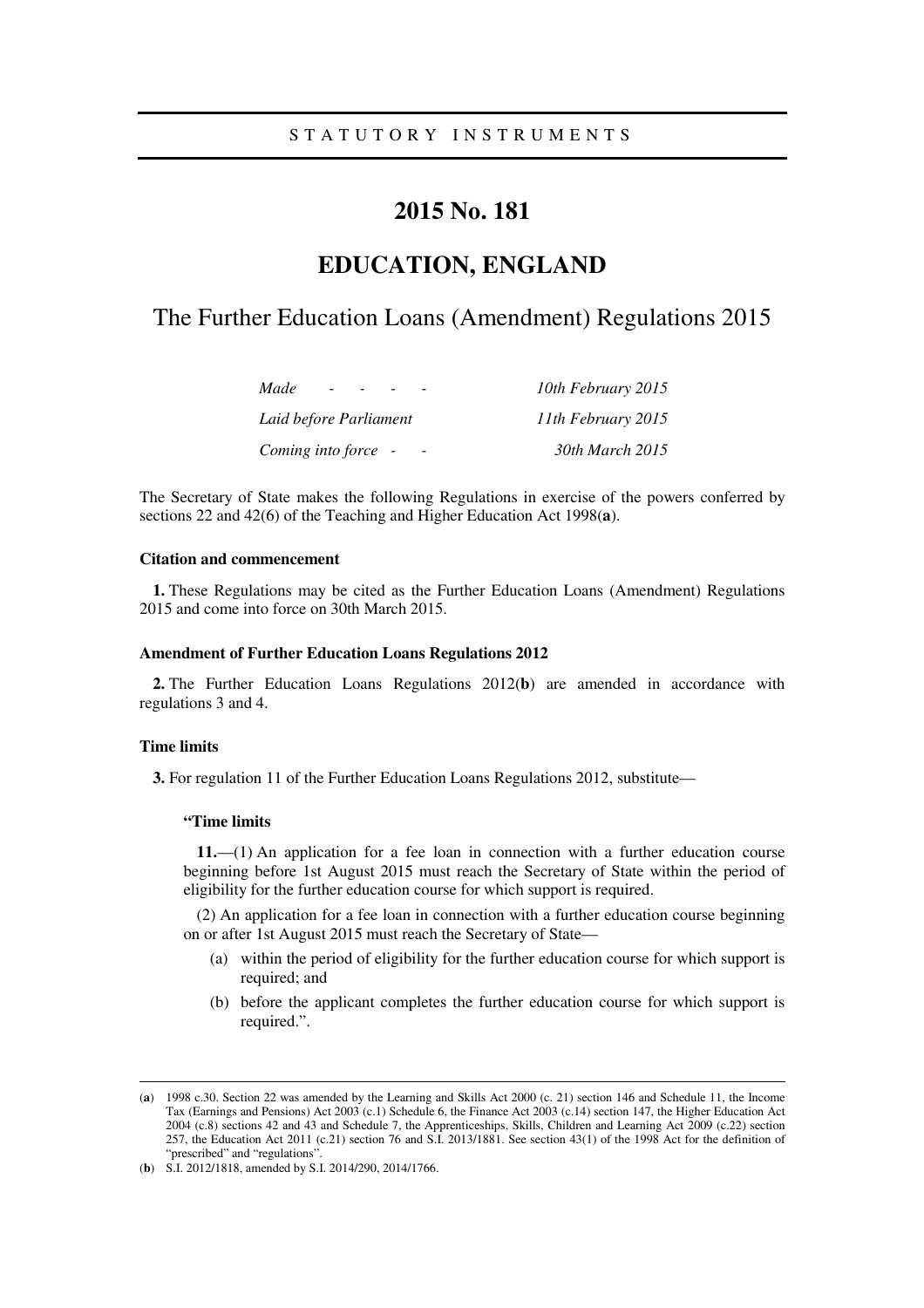#### **Amount of the fee loan**

**4.** For regulation 16 of the Further Education Loans Regulations 2012, substitute—

### **"Amount of the fee loan**

**16.**—(1) The amount of a fee loan in respect of a further education course beginning before 1st August 2015 must not exceed the lesser of—

- (a) the maximum level of public funding in connection with that further education course, or
- (b) the amount which the institution is charging the eligible student for the further education course.

(2) The amount of a fee loan in respect of a further education course beginning on or after 1st August 2015 must not exceed the lesser of—

- (a) the maximum loan amount available in connection with that further education course as contained in the document published by the Skills Funding Agency on 5th February 2015 entitled "Funding rates for 24+ Advanced Learning Loans designated qualifications 2015 to 2016, Version 1" (**a**), or
- (b) the amount which the institution is charging the eligible student for the further education course.".

*Nick Boles* Minister of State for Skills and Equalities 10th February 2015 Department for Business, Innovation and Skills

<u>.</u>

### **EXPLANATORY NOTE**

#### *(This note is not part of the Regulations)*

These Regulations amend the Further Education Loans Regulations 2012 (S.I. 2012/1818) (the "2012 Regulations").

Regulation 3 replaces regulation 11 of the 2012 Regulations and includes a condition that an application for a fee loan in connection with a further education course beginning on or after 1st August 2015 must reach the Secretary of State before the applicant completes the further education course for which support is required.

Regulation 4 replaces regulation 16 of the 2012 Regulations and refers to the funding matrix in the document published by the Skills Funding Agency on 5th February 2015 entitled "Funding rates for 24+ Advanced Learning Loans designated qualifications 2015 to 2016, Version 1" as one basis for establishing the maximum amount of a fee loan in respect of a further education course beginning on or after 1st August 2015. The document is available from the Gov.uk website at https://www.gov.uk/government/publications/funding-rates-for-24-advanced-learning-loansdesignated-qualifications-2015-to-2016 or from the Skills Funding Agency, Cheylesmore House, Quinton Road, Coventry CV1 2WT.

An impact assessment has not been produced for this instrument as no impact on the private or voluntary sectors is foreseen. The Explanatory Memorandum is published with these Regulations on www.legislation.gov.uk.

<sup>(</sup>**a**) Available at: https://www.gov.uk/government/publications/funding-rates-for-24-advanced-learning-loans-designatedqualifications-2015-to-2016.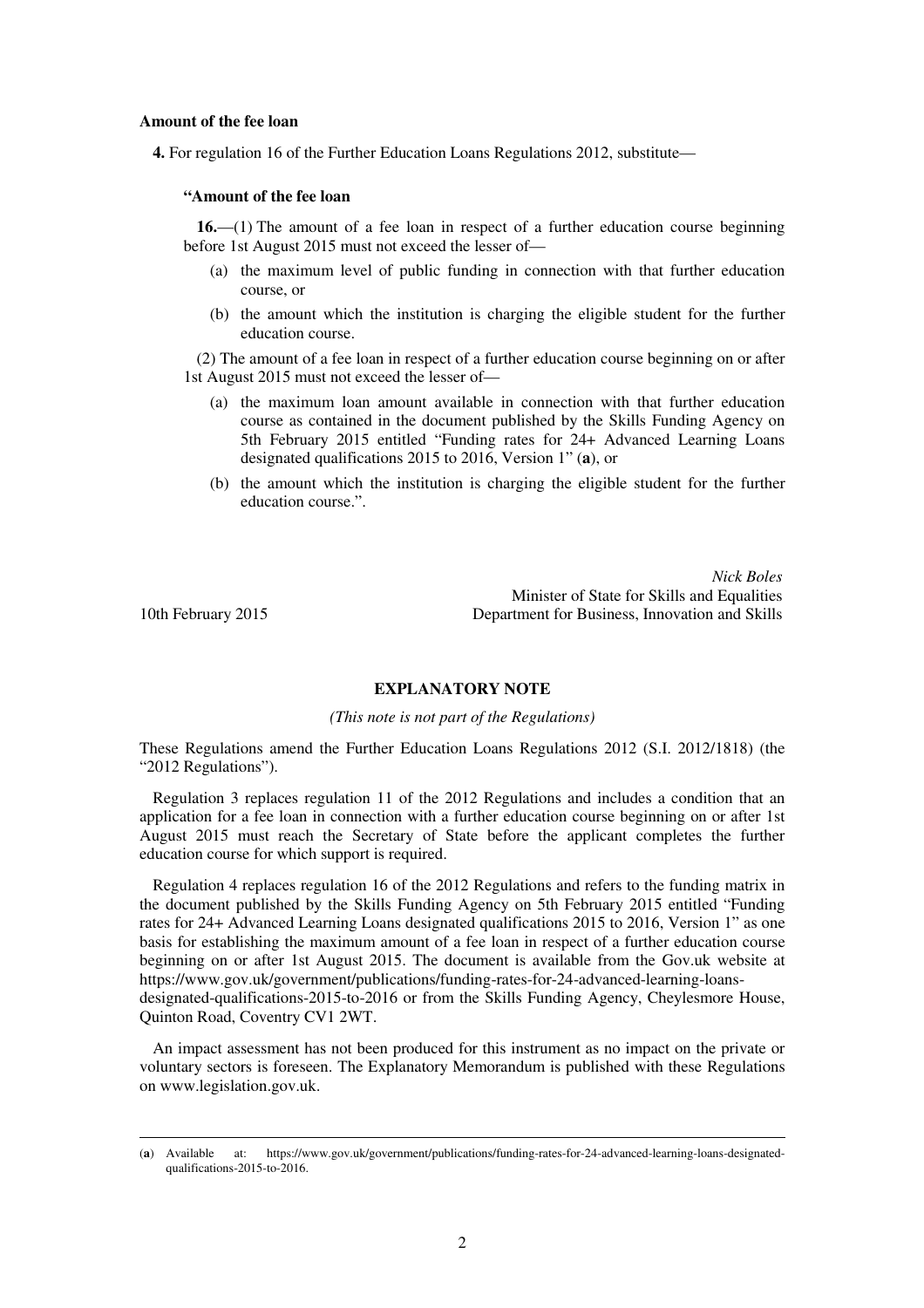© Crown copyright 2015

Printed and published in the UK by The Stationery Office Limited under the authority and superintendence of Carol Tullo, Controller of Her Majesty's Stationery Office and Queen's Printer of Acts of Parliament.